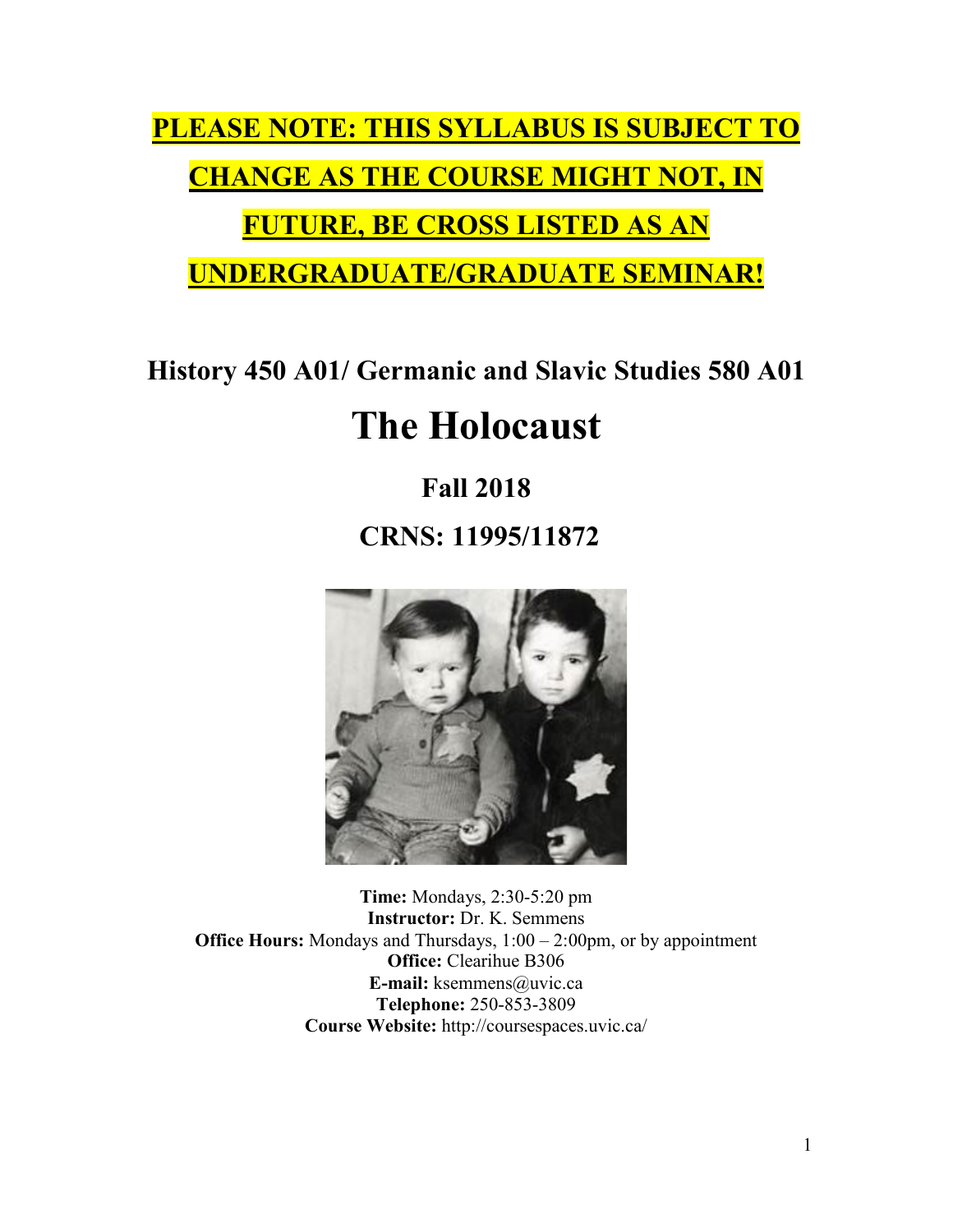## **COURSE DESCRIPTION**:

This undergraduate/graduate seminar course examines the origins, progression, central characters, and enduring legacies of what is arguably the most horrific event of the twentieth century: the Holocaust. It is intended for students with a substantial background in twentieth century German and/or European history.

The Holocaust was the systematic mass murder of the Jews of Europe by the Nazis and their collaborators during the Second World War. This course will therefore prioritize Jewish experiences of Nazi terror. However, the course will also look at how Nazi racial policy targeted other social and ethnic groups. In addition, we will cover the post-1945 representation of the Holocaust by historians, film makers, museum and memorial designers, and even graphic artists, in an attempt to assess the meaning the Holocaust still has today. Everyone should be clear at the outset that studying the Holocaust is deeply upsetting. All of us, at various points during the term, will find ourselves disturbed and unnerved.

## **LEARNING OUTCOMES**:

Students who successfully complete requirements for History 450/GMST 580 will be able to:

- describe and compare the evolution, key events and central figures of the Holocaust in diverse European countries at various times between 1933 and 1945
- distinguish diverse axes of identity (eg. race, gender, class, religion, nation) that shaped Holocaust experiences, both of victims and perpetrators
- identify key turning points in Holocaust history, and describe the relationship between those turning points and the course of the Second World War generally
- identify, describe, and evaluate distinct scholarly approaches to historical questions about perpetrators, bystanders and victims
- read original evidence, scholarly arguments, and relevant popular depictions closely and critically
- devise an independent primary source analysis, exploring and synthesising a range of sources, weighing their relative merits and limitations, and crafting a coherent and convincing argument about the historical value of that source
- devise, as a group, and complete an individual final in-class essay that explains and evaluates themes, concepts, and approaches relevant to the cultural history of the Holocaust
- devise, research and complete an object-based (ie. primary source based) research essay on the Holocaust

We will practice these skills regularly in reading for discussions, preparing discussion questions, debating and discussing readings and ideas, writing primary source analyses, writing the in-class essay and research essay.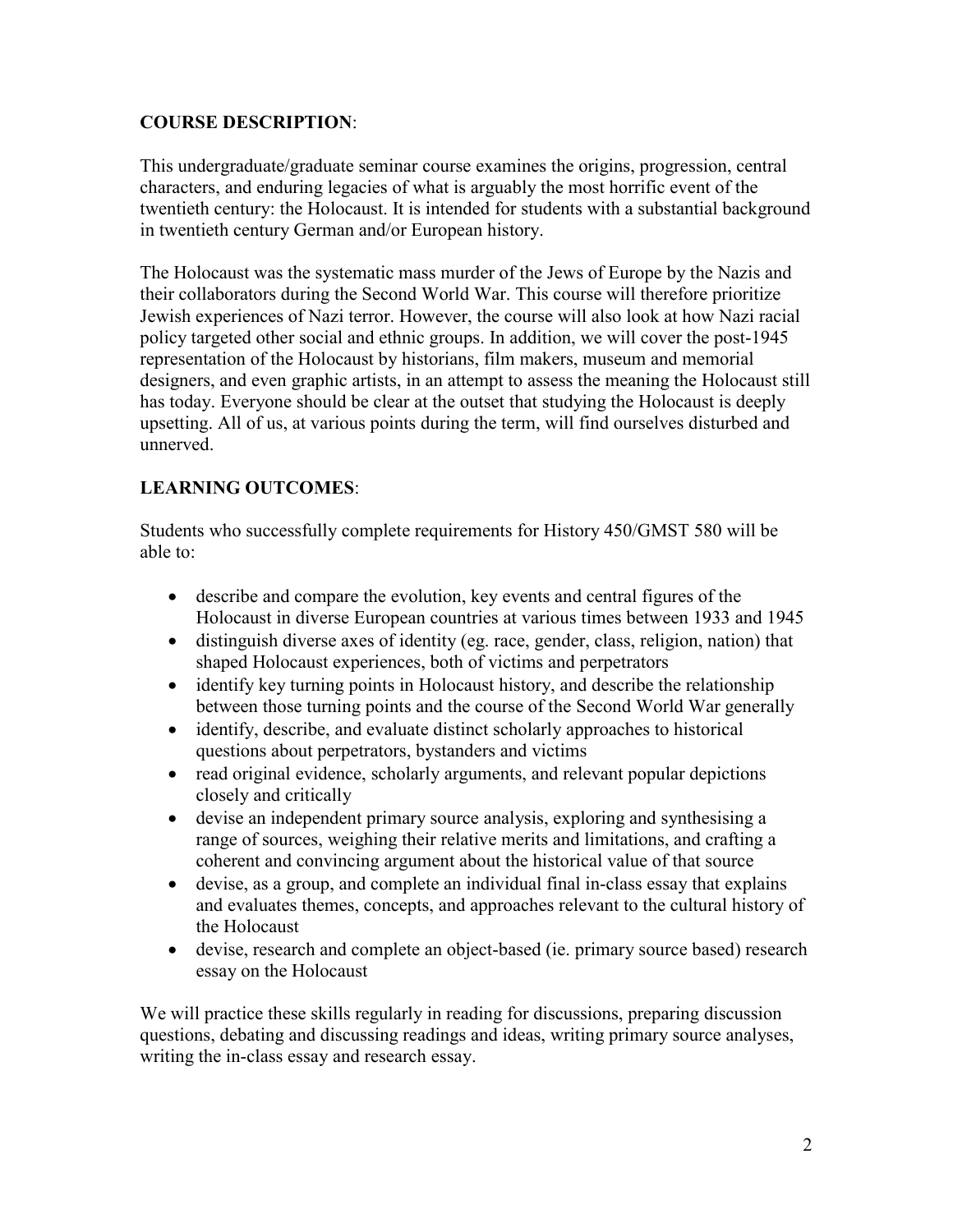## **COURSE REQUIREMENTS**:

This is a cross-listed undergraduate History course/graduate Germanic and Slavic Studies course. There are therefore two different sets of evaluation criteria.

As a 450 student you will be evaluated on your seminar participation (25%), discussion questions (5%) and primary source analysis (35%) but you have a choice for your remaining assignment (35%). You can choose (A) the in-class essay (26 November) or (B) the research essay (due 10 December).

As a 580 student, you will be evaluated on your seminar participation (25%), discussion questions (5%), oral presentation (15%) and research essay (35%), but you have a choice for your remaining assignment (20%). You can choose (A) the primary source analysis (due 29 October) or (B) the in-class essay (26 November). See more details in ASSIGNMENTS below.

## *HISTORY 450***:**

PLEASE NOTE: Students must complete assignments 1, 3 and 4 to pass the course.

| 1. Seminar Participation (ongoing)                 | 25%   |
|----------------------------------------------------|-------|
| 2. Discussion Questions (ongoing)                  | $5\%$ |
| 3. Primary Source Analysis (due 29 October)        | 35%   |
| 4. (A) In-Class Essay (written 26 November) – or – |       |
| (B) Research Essay (due 10 December)               | 35%   |

## *GERMANIC AND SLAVIC STUDIES 580***:**

PLEASE NOTE: Students must complete assignments 1, 3, 4 and 5 to pass the course.

| 1. Seminar Participation (ongoing)                     | 25%        |
|--------------------------------------------------------|------------|
| 2. Discussion Questions (ongoing)                      | $5\%$      |
| 3. (A) Primary Source Analysis (due 29 October) – or – |            |
| (B) In-Class Essay (written 26 November)               | <b>20%</b> |
| 4. Oral Presentation (19 November)                     | 15%        |
| 5. Research Essay (due 10 December)                    | 35%        |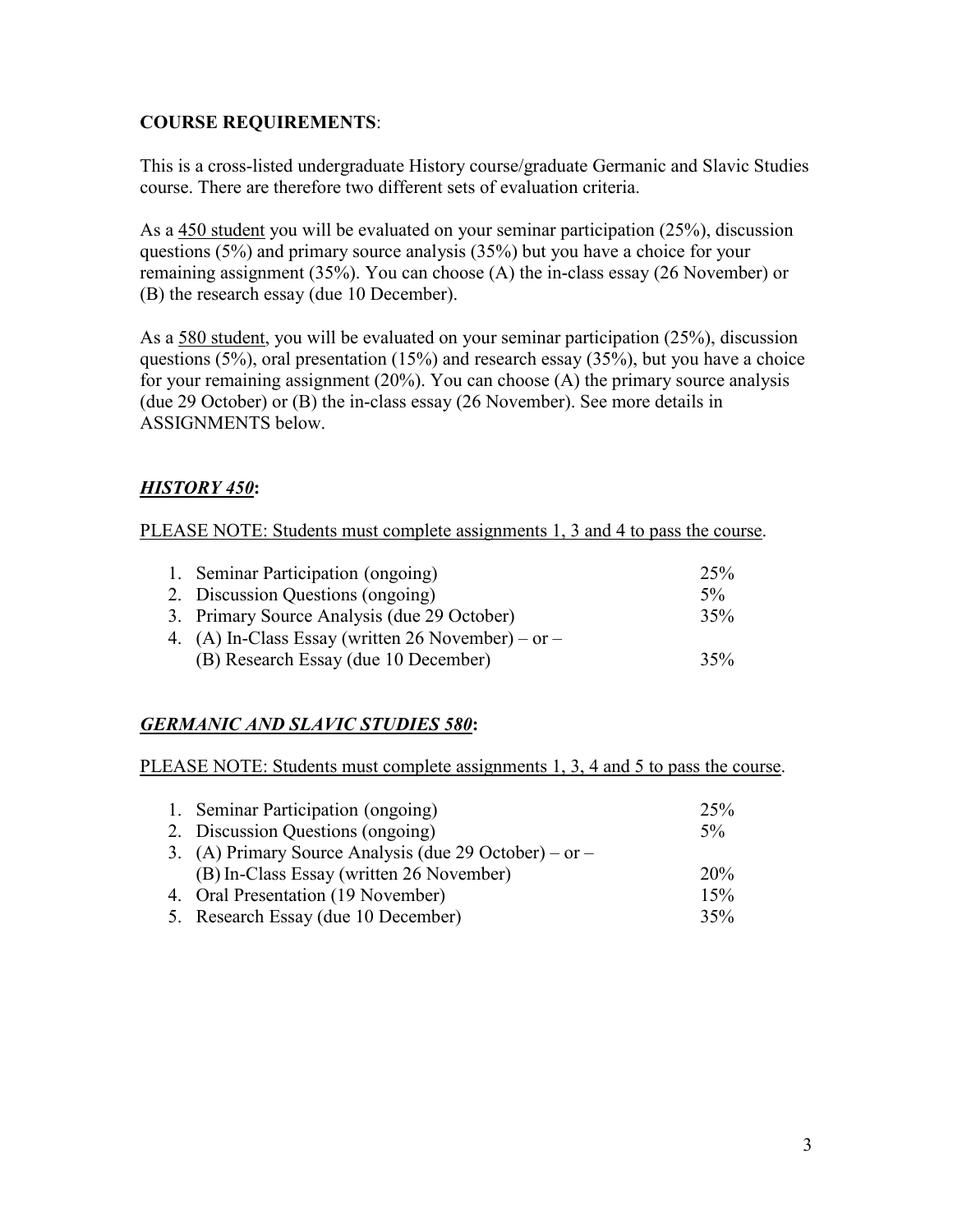## **READINGS**:

Assigned readings are the same for 450 and 580 students. Please see the COURSE SCHEDULE. The following texts are required and are available at the UVic Bookstore:

Marion Kaplan, *Between Dignity and Despair*. Art Spiegelman, *Maus.* Elie Wiesel, *Night.* Judith Isaacson, *Seed of Sarah.*

All other required readings, photographs and oral histories are available online via the CourseSpaces website. Please contact me right away if there are any problems accessing these materials.

#### **ASSIGNMENTS**:

#### **1. Seminar participation (25%) – 450 and 580 students**

Seminars allow students to enter into a dialogue with other students, the instructor, the authors we read and, indeed, the past itself. *Simply attending classes is not enough*. Both the quantity and quality of your contributions to class discussions will be assessed. Top participation grades will go to students whose comments convey a thorough understanding of assigned material, provide useful comparisons across readings, offer independent critical interpretations, and engage the ideas of their peers. Because of the importance of discussion to this class, students who miss more than two classes without a doctor's note or equivalent risk receiving an incomplete for the course. *Please see the Participation Grading Rubric available on CourseSpaces*.

At any time during the term, I am happy to give feedback and/or an interim participation grade should students wish. See CourseSpaces for a reminder!

#### **2. Discussion questions (5%) – 450 and 580 students**

I want to hear more from you! What questions are going through your minds as you read and think about the Holocaust? Each week, before the beginning of class, you will submit a list of at least **five (5)** typewritten questions that arose from that week's readings and from thinking about that week's topic specifically (ie. not just questions about the Holocaust in general). You do not need to answer them. You may submit them either in hardcopy form at the start of class or via CourseSpaces as a Word doc or pdf. To receive full marks (5%), you need to submit *9 sets of at least 5 applicable, appropriate, typewritten, edited and proofread questions on that week's topic and specific readings*. You may only submit these questions before the beginning of the relevant class (Mondays, 2:30pm). You may submit them at any time before then, but no late questions will be accepted and no handwritten questions will be accepted. PLEASE NOTE: These questions should not include the discussion questions I have posted on CourseSpaces.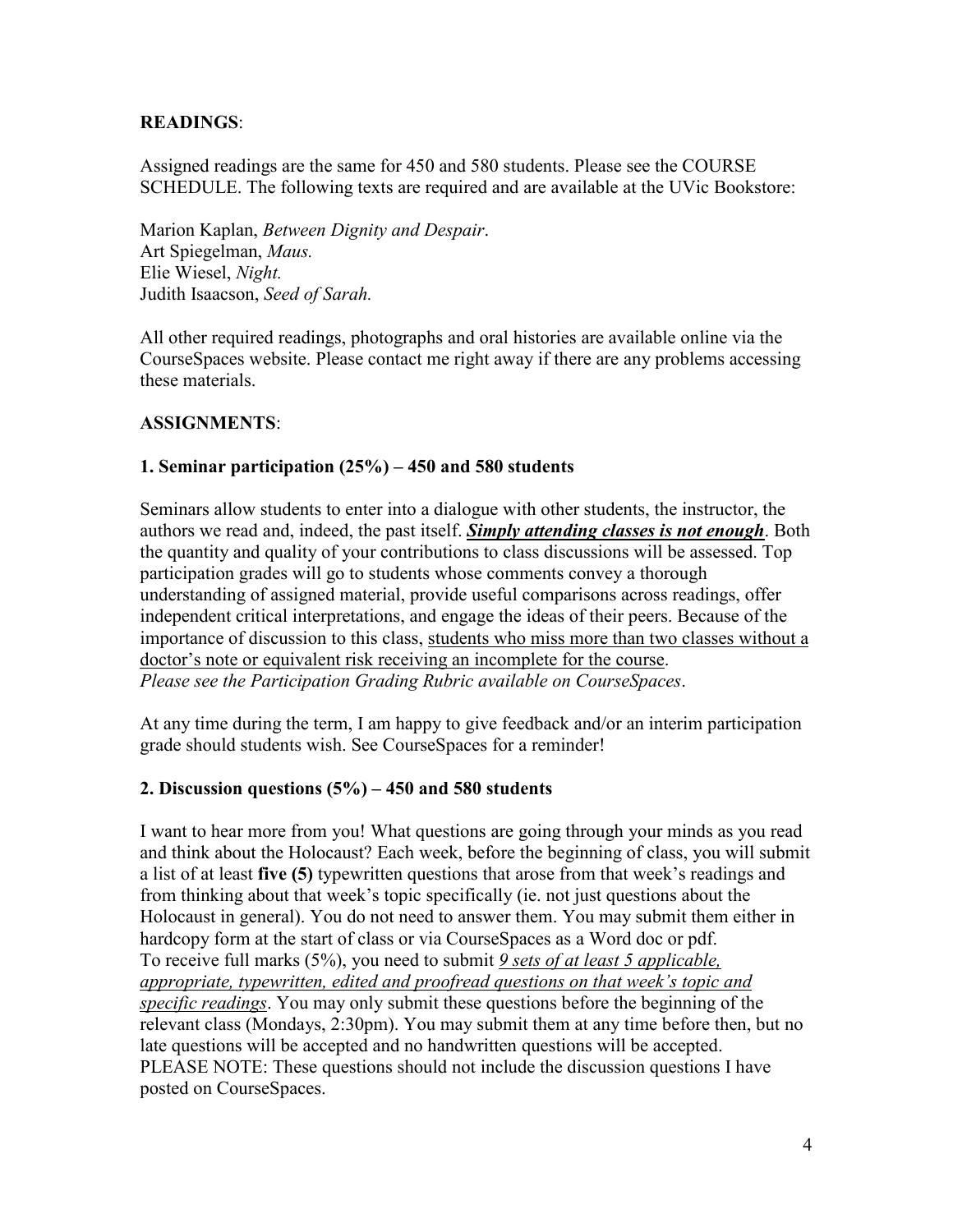Evaluation: 9 sets of questions =  $5\%$ : 8 sets =  $4\%$ , 7 sets =  $3\%$ : 6 sets =  $2\%$ : 5 sets =  $1\%$ :  $0-4 \text{ sets} = 0\%$ .

## **3. Primary Source Analysis (35% for 450 students; 20% for 580 students, Option A)**

You will analyze a primary source of your choice relating directly to the topics and themes covered in this course, **due Monday, 29 October 2018 at 2:30pm**. The purpose of this assignment is to read, analyze and contextualize your chosen primary source. Ultimately, you are answering the question: How valuable is it as an historical source? A copy of the source (photograph, postcard, newspaper article, document, etc., etc.) must accompany your paper. You must use *at least three academic secondary sources* to complete your analysis, **not including course texts, readings, encyclopedias, newspaper articles or websites**. Some of the questions you might wish to consider include:

What can you say about the author of the document? What perspective did he or she have on the event? What were his or her biases, prejudices, etc.? What was the purpose behind creating the document? Is its timing significant? How reliable is the document? Is it internally consistent? What kinds of sources might be used to corroborate or challenge it? How does it differ from what historians have later said about its subject matter?

## Word length: 1500 words. **You must include a 'Works Cited', a cover page, footnotes or endnotes, and numbered pages**.

**LATE ASSIGNMENTS**: Late primary source analyses will be penalized **3% per day**. No rewrites will be granted and **NO PRIMARY SOURCE ANALYSES WILL BE ACCEPTED AFTER 5 NOVEMBER 2018**. Late assignments should be submitted to the History Department office, Monday-Friday, 8am-4pm. DO NOT SUBMIT ASSIGNMENTS BY E-MAIL!

## **4. Essay Presentation (15%) – 580 students ONLY**

On **Monday, 19 November 2018**, in a short (approx. 5-7 minute) oral presentation with powerpoint slides and/or other visual accompaniment, 580 students will introduce the topic of their research essay, the material objects it is based on, the key secondary sources being consulted and any tentative thesis and conclusions.

## **5. In-Class Essay – 35% for 450 students, Option A; 20% for 580 students, Option B)**

On **Monday, 26 November 2018, at 2:30pm**, students will write a two hour open book, in-class essay. We will discuss possible essay questions together as a class and the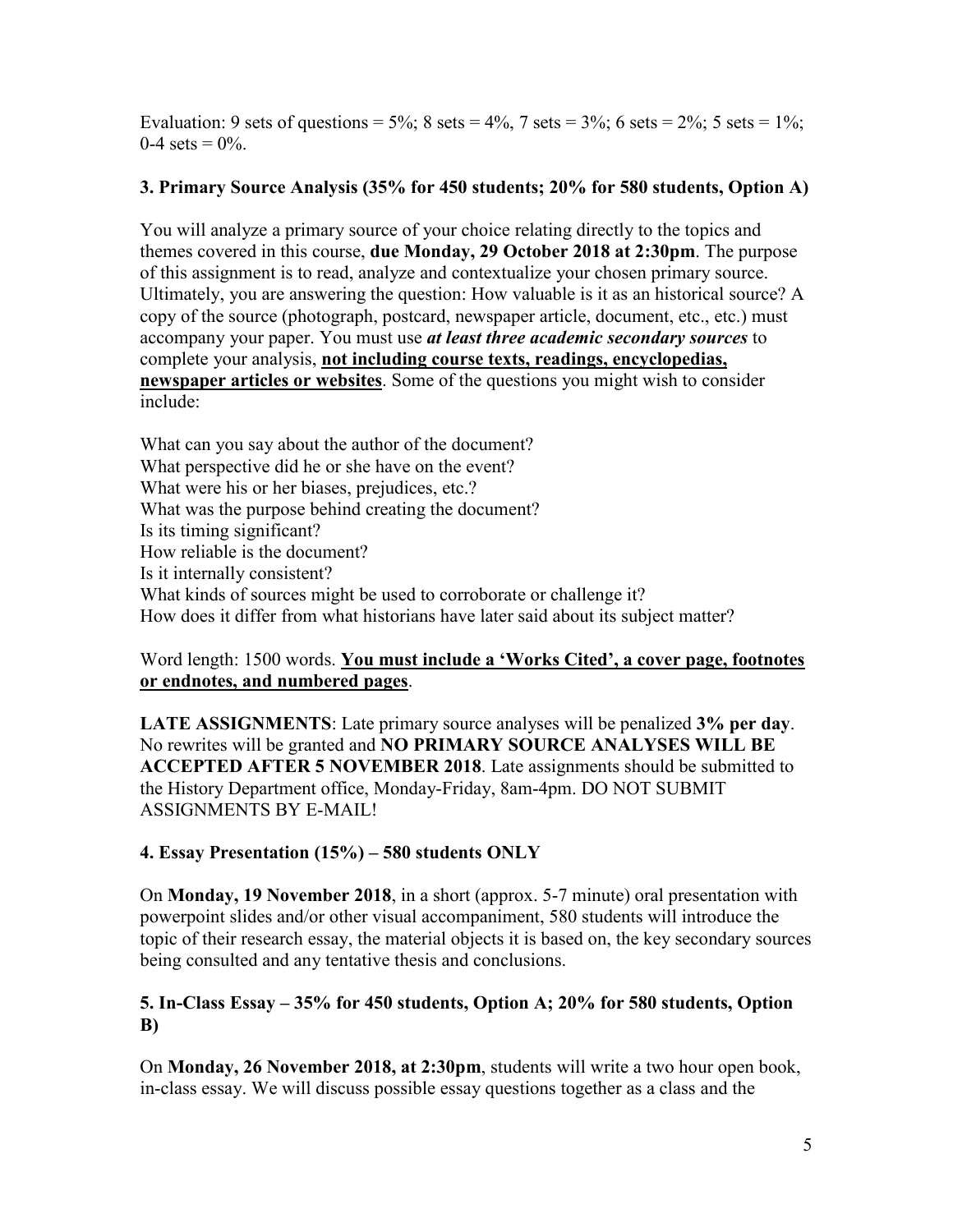instructor will devise the final essay question based on student input. During this in-class essay, students may consult their course texts and/or their class notes, but **not** their laptops – ie. You should print off your class notes if you have been taking them on your laptop. **You must write the essay on this date and at this time.** NOTE: Students choosing other assignment options do not attend class today.

## **6. Research Essay (35%) – Option B for 450 students and ALL 580 students**

"The Holocaust in Objects": In consultation with the instructor, interested 450 students and all 580 students will choose 3-5 related "objects" (artifacts, photographs, documents, diary excerpts, posters, etc. – ie. primary sources) connected to a Holocaust topic of their choice and will use them as a foundation for their research essays. The objects can be used as evidence, as illustration, as sources, etc., alongside *at least 10* academic secondary sources (ie. articles from peer reviewed journals and academic monographs). Word count: 3000. We can meet as a group and individually to discuss this essay further.

#### **Due: Monday, 10 December 2018 by 4:00pm**

#### **\*\*\*PLAGIARISM\*\*\***

Students are expected to submit their own original work and are not permitted to resubmit material written for another course. Plagiarism consists of using the words and ideas of another author without appropriate citation, including material taken from Internet websites (ie. Wikipedia)! Any plagiarism and/or insufficient citations will be penalized, ranging from a zero on the assignment to a failing grade for the course. See the University calendar and the History Department's statement attached here. **Please note: I reserve the right to use plagiarism detection software or other platforms to assess the integrity of student work and I am required by the History Department to submit all cases of suspected plagiarism to our Undergraduate Coordinator for further investigation without exception.** *If you still have questions, please ask me*.

## **COURSE EXPERIENCE SURVEY (CES)**

I value your feedback on this course. Towards the end of term, as in all other courses at UVic, you will have the opportunity to complete an anonymous survey regarding your learning experience (CES). The survey is vital to providing feedback to me regarding the course and my teaching, as well as to help the department improve the overall program for students in the future. The survey is accessed via MyPage and can be done on your laptop, tablet, or mobile device. I will remind you and provide you with more detailed information nearer the time but please be thinking about this important activity during the course.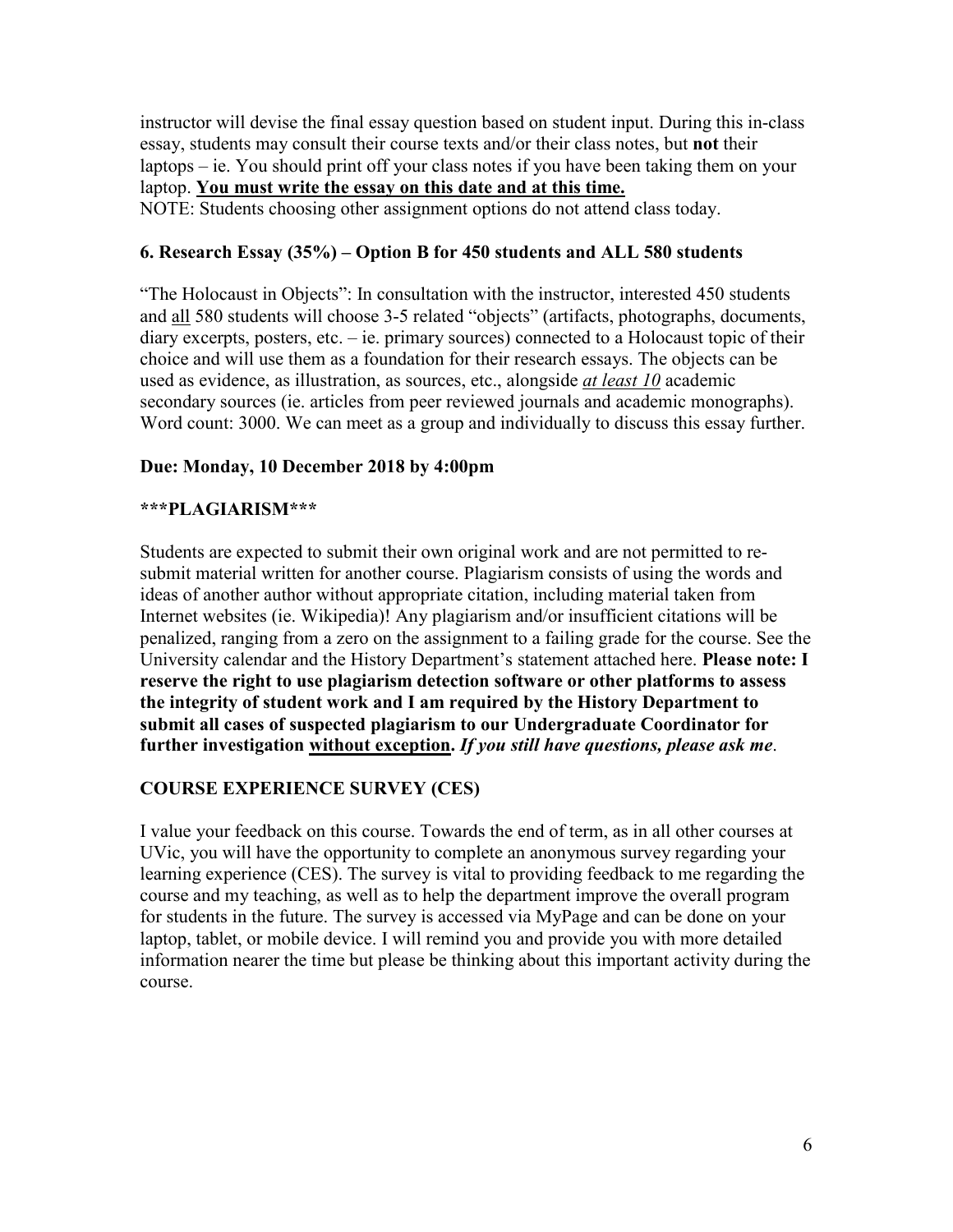#### **COURSE SCHEDULE:**

#### **September 10 – Introduction: Modern Anti-Semitism and European Jews before the Holocaust**

#### **September 17 – Hitler and the Holocaust**

#### Readings:

Adolf Hitler, *Mein Kampf* (*at least* Vol. 1, Chapters X, XI and Vol. 2, Chapters III, IV); Robert Carr, "*Mein Kampf*: The Text, its Themes and Hitler's Vision", *History Review* 57, (March 2007): 30-35

Suggested readings for this topic and next week: Chapter 2 and Chapter 8 in Dan Stone, ed. *The Historiography of the Holocaust*

#### **September 24 – The Beginning of the End: The 1938 Pogrom and the Evolution of the 'Final Solution'**

Readings: Marion Kaplan, *Between Dignity and Despair*, 119-200

Online Survivor Testimony: "Survivors Remember Kristallnacht", USHMM website

## **October 1 – The Perpetrators**

#### Readings:

Chapters 1, 3 and 5 (pp. 25-54, 78-96 and 120-142) in Olaf Jensen and C-C. W. Szejnmann, eds. *Ordinary People as Mass Murderers*

Website: Browse photographs in the "Auschwitz Album", USHMM website

## **October 8 – NO CLASS – THANKSGIVING MONDAY**

## **October 15 – The Camps: Part I**

Readings: Elie Wiesel, *Night*

#### **October 22 – The Camps: Part II**

#### Readings:

Judith Isaacson, *Seed of Sarah*; Marion Kaplan, *Between Dignity and Despair*, 1-16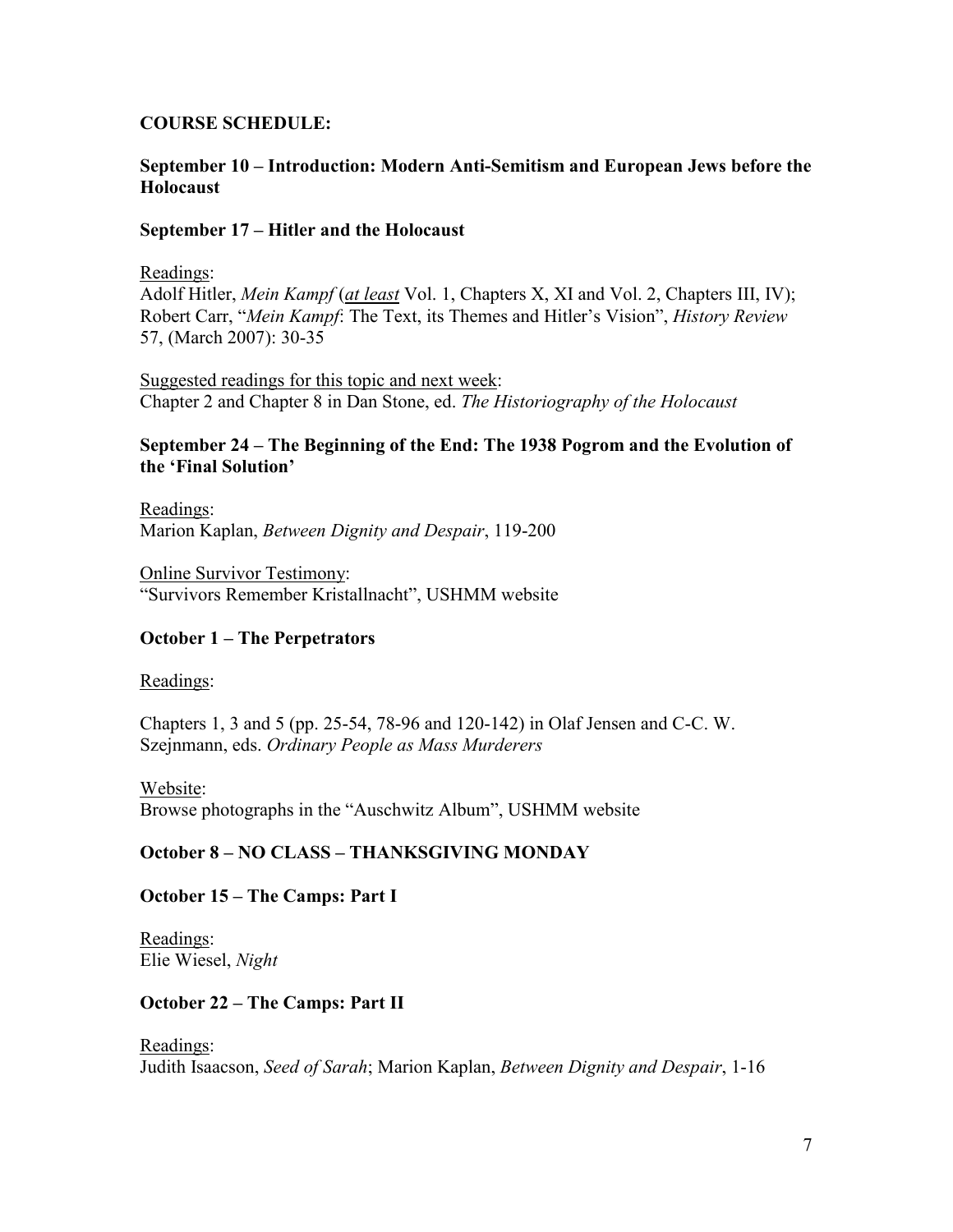#### **October 29 – Children and the Holocaust**

#### **\*PRIMARY SOURCE ANALYSES DUE\***

Readings:

Marion Kaplan, *Between Dignity and Despair*, 94-118; Joanna Sliwa, "Coping with Distorted Reality: Children in the Krakow Ghetto," *Holocaust Studies: A Journal of Culture & History* 16, n. 1/2 (2010): 177-202.

Website:

Listen to at least two different oral histories on "Children during the Holocaust", USHMM website

#### **November 5 – Other Voices, Other Victims**

Readings: Marion Kaplan, *Between Dignity and Despair*, 201-228

#### Plus *at least two* of:

Guenter Lewy, "Introduction", Chapter 1, and Chapter 10 in *Nazi Persecution of the Gypsies* (ebook, p.1-23, 152-166); Henry Friedlander, "Step by Step: The Expansion of Murder [of the Disabled], 1939-1941", *German Studies Review* 17, no. 3 (1994): 495- 507; Stefan Micheler and Patricia Szobar, "Homophobic Propaganda and the Denunciation of Same-Sex-Desiring Men under National Socialism", *Journal of the History of Sexuality* 11, no. ½ (2002): 95-130; Thomas Earl Porter, "Hitler's Rassenkampf in the East: The Forgotten Genocide of Soviet POWs," *Nationalities Papers* 37, n. 6 (2009): 839-859; Jerry Bergman, "The Jehovah's Witnesses' Experience in the Nazi Concentration Camps: A History of their Conflicts," *Journal of Church and State* 38, n. 1 (1996): 87-113.

#### **November 12 – NO CLASS – READING BREAK**

#### **November 19 – Representation, Memory and Holocaust Denial**

#### **\*PRESENTATIONS FROM 580 STUDENTS\***

Readings:

Art Spiegelman, *Maus;* Frederick Schweitzer and Marvin Perry, Chapter 5, "Denying the Holocaust" (p.175-212) in *Anti-Semitism: Myth and Hate from Antiquity to the Present*

#### **November 26 – \*IN CLASS ESSAY\***